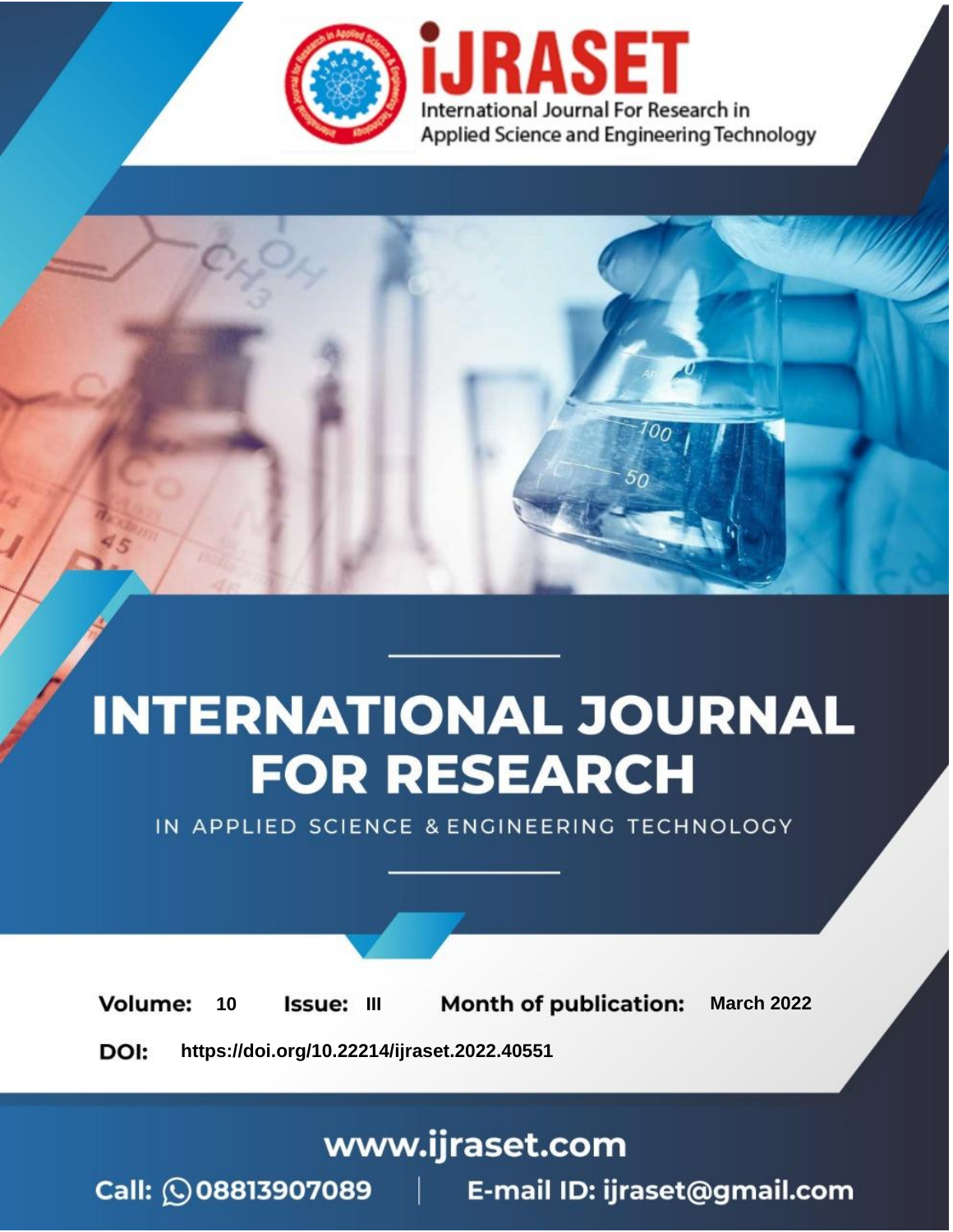International Journal for Research in Applied Science & Engineering Technology (IJRASET**)**



 *ISSN: 2321-9653; IC Value: 45.98; SJ Impact Factor: 7.538 Volume 10 Issue III Mar 2022- Available at www.ijraset.com*

### **Agriculture 1O1**

Reena Deshmukh $^1$ , Tanuj Kude $^2$ , Nikita Godambe $^3$ , Sahil Gawade $^4$ *<sup>1</sup>Associate Professor, Computer Engineering Department, SSJCOE, Maharashtra 2, 3, 4 Student, Computer Engineering Department, SSJCOE, Maharashtra*

*Abstract: Agriculture is the backbone of Asian nation and therefore the farmer may be a crucial component of it. Agriculture is primary and ancient occupation of Asian nation, and it's a supply of support for many of the population residing in India. Agriculture sector desires plenty of public sector support for a property growth. Government has issued varied schemes and incentives to the farmers to supply them social and monetary security. The introduction of contemporary techniques in agriculture sector has helped boost-up the productivity level, alongside an improvement in price and labor used. Trendy agricultural technique's area unit dynamic approach to agricultural innovations and farming practices that helps farmers increase potency and cut back the number of natural resources required to satisfy the world's food, fuel and fiber demands. Value prediction may be a huge issue for farmers WHO don't seem to be tuned in to the market costs. Foretelling value of agriculture commodities helps the farmers to foresee the market and grow appropriate crop to maximize profit. Forecasting weather API provides information regarding the longer term weather, so farmers will pre-plan their agricultural activities. For forecasting of weather, we tend to record the pattern of weather of past few days and so predict the longer-term weather. Farm Profit Calculation provides farmers a tool to grasp a way to maximize monetary potency for his or her operation. We wish farmers to urge the foremost bang for his or her buck, and learn wherever they'll cut back inputs while not touching their bottom line. Hoarding is an act of aggregation great amount of merchandise and keeping it to yourself to extend the market value. Farmers encounter high production prices in their efforts to spice up production however hardly get truthful rating of their merchandise from the middlemen. Therefore, farmers will keep track on activities of the middlemen. Thus, the system helps the farmers to ease their life.*

*Keywords: Weather, Price Prediction, Hoarding, Profit.*

#### **I. INTRODUCTION**

The agriculture is one amongst the foremost vital occupation in Asian country. It's the large sector and plays a vital role in overall development of the country. The kind of soil and therefore the variety of crops becomes terribly vital from agriculture financial gain purpose of read. The agriculture is incredibly vital and so can lead the farmers of our country towards profit. Quite half the land is employed for agriculture to fulfill the wants of the population of the region. To fulfill the wants, modernization in agricultural practices is needed [5]. Because of several challenges like variation in climate, organic phenomenon and abiotic stress conditions at the height amount of crop, natural calamities loss the crop yield after we used the standard farming systems. New techniques/systems area unit employed by the farmers however the speed of adaptation of recent technologies by the farmers is slow because of lack of awareness amongst the farmers in some rural areas [7]. We've got detected in gift times that the climate is everchanging persistently that is harmful to the crops and leading farmers towards debts and suicide [3]. In Republic of India there are a unit many ways in which to extend the economic growth within the field of agriculture. There are a unit multiple ways in which to extend and improve the crop yield and therefore the quality of the crops. Data processing additionally helpful for predicting the crop yield production. This internet application is additionally want to offer forecasting to predict atmosphere of a location. An efficient crop price prediction system offers farmers opportunities that may profit individuals during a larger context and might give out prospects for purchasers which might satisfy the purchasers to a larger context [5]. Middlemen operate altogether the continents of the globe particularly wherever the economy is booming. These teams of individuals act as mediator between the producers (farmers) and therefore the customers. Within the method of lease food or different agricultural materials reach the ultimate client (user), the worth is marked up to hide transportation, storage and profit. During this advanced system, we tend to attempt to solve two issues geared toward empowering granger farmers and low-income customers. First, to assist the farmers get an improved value for his or her manufacture, we tend to build a crop price prediction model that may predict costs into the long run, and might help farmers create an improved call of once to sell their manufacture. Second, to assist low-income customers United Nations agency area unit affected badly by high costs, and United Nations agency conjointly tend to be granger farmers themselves, we tend to build a hoarding detection to strengthen regulative mechanisms within the operation of agricultural markets within the country [6]. During this paper, we tend to aim to style an internet site as an instance the various forms of agricultural services and edges which might be useful to farmers for choice of higher crop.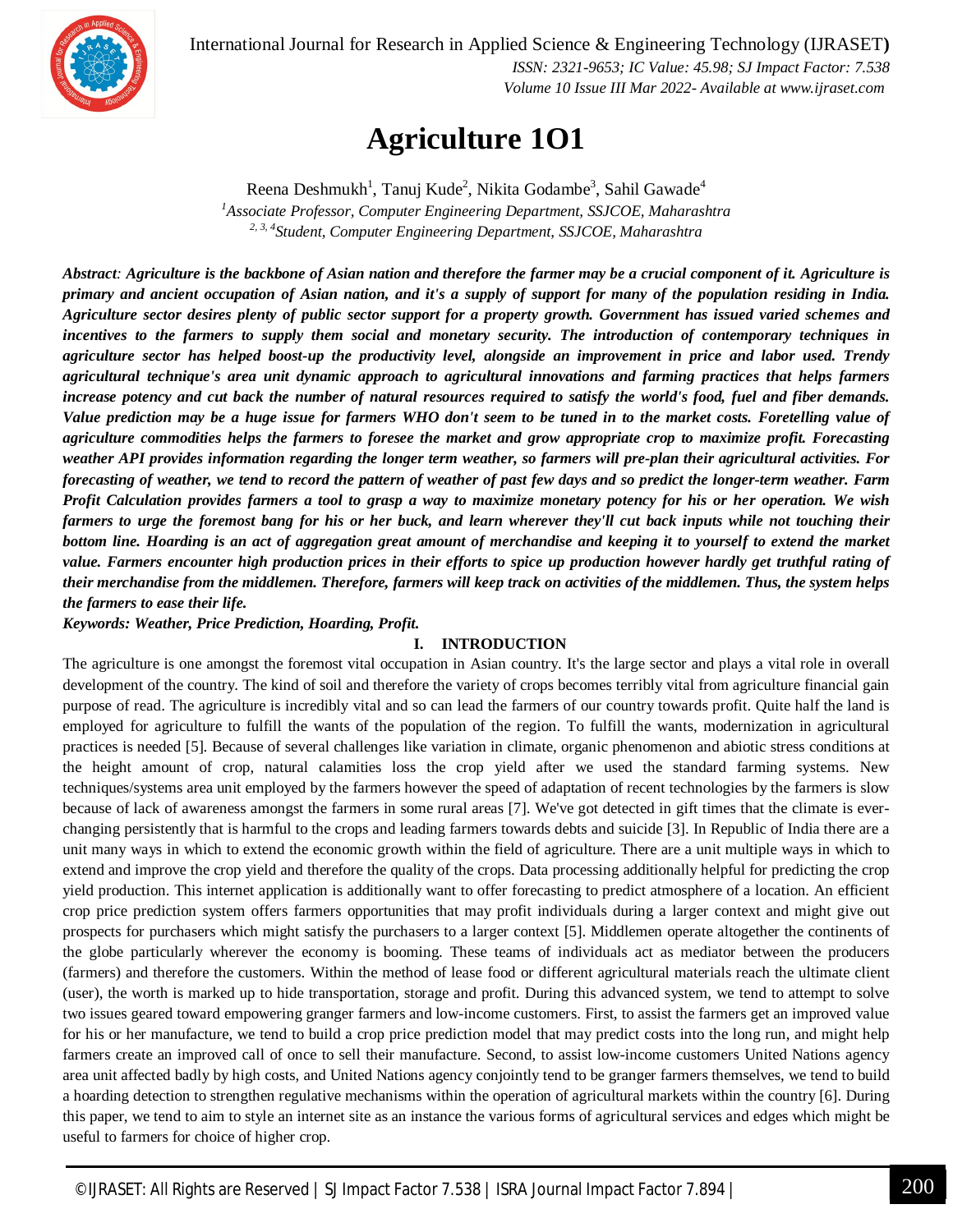International Journal for Research in Applied Science & Engineering Technology (IJRASET**)**



 *ISSN: 2321-9653; IC Value: 45.98; SJ Impact Factor: 7.538 Volume 10 Issue III Mar 2022- Available at www.ijraset.com*

#### **II. PROBLEM STATEMENT**

More than half of population is dependent on agriculture. However, farmers still lack in knowledge about the latest government policies, usage of modern method and harvesting techniques and in addition to it, they also lack in advanced techniques of prediction of crop yield at the time of sowing.

Prior prediction of crop price can be helpful in early determination of factors leading to decline in production. Farmers are unaware of illegal hoardings done by middlemen to increase prices of the crop.

Many researches have been conducted to develop an efficient method for crop prediction, but focus has been always on statistical techniques and not much has been done in machine learning approach. Nowadays, Weather plays a very important role in farmers daily life.

Weather makes farmer to plan his/her day-to-day activities. This project proposes a web application to forecast weather. Profit prediction can also be useful for farmers to calculate overall profit including various losses.

#### **III. LITERATURE REVIEW**

*1) "Web Based Agriculture Information System" by O.N.N. Fernando and G.N. Wikramanayake:*

In this paper, objective is to introduce an agricultural information system on the Internet so that it will eventually allow potential users to query and obtain the desired information. The data of this system is to be stored using a central database and maintained by the main research institutes. System is to be portable as the computer system that maintains this data may change from time to time. This paper describes the design and development of an agricultural information system.

#### *2) "Predicting yield of the crop using machine learning algorithm" by P. Priya, U. Muthaiah & M. Balamurugan.*

This paper focuses on predicting the yield of the crop based on the existing data by using Random Forest algorithm. Real data of Tamil Nadu were used for building the models and the models were tested with samples. Random Forest Algorithm can be used for accurate crop yield prediction. The system is based on one specific region only and the yield is calculated based on rainfall which farmers are unable to get.

#### *3) "Weather Forecasting & Crop Recommendation" by Prof. Anil Hulsure, Yogesh Kale, Aditya Kalekar, Vijay Ganesh.*

In this paper, the system uses web application to display current, future and historical weather according to the given location with the help of API. Collaborative filtering is used for crop recommendation. It provides better accuracy of weather and is more efficient.

#### *4) "Agriculture Commodity Price Forecasting using ML Techniques" by Varun R, Neema N., Sahana H. P., Sathvik A., Mohammed Muddasir.*

The system predict the prices of crops using data science algorithms. System predicts price based on the attributes such as date, yield, max trade, min trade, etc. There is direct communication between farmers and customers. Allows the farmer to anticipate the best yield in terms of quality and quantity. No role of middlemen and therefore no loss of farmers and customers. The price is influenced by different variables like its characteristics, demand, seasonal trends, etc.

#### *5) "Crop price prediction using supervised machine learning algorithms" by Ranjani Dhanapal, A AjanRaj, S Balavinayagapragathish, J Balaji.*

In this decision Tree Regressor is used for prediction and predicts the price of crops and forecast the price for the next 12 months. It is trained on several Kharif and Ragi crops (Paddy, Wheat, Cotton, Barley, etc) providing better accuracy. Datasets provide ample insights to forecast the required price and demand in the markets. Therefore, the scheme allows farmers to reduce their problems and raise their income.

*6) "Implications of middlemen in the supply chain of agricultural products" by Oguoma, o.N., V. I. Nkwocha, and i. I. Ibeawuchi.* The roles of middlemen in the distribution of agricultural products and the inherent implications to food security are appraised. The result showed that farmers encounter high production costs in their efforts to boost production but hardly get fair pricing of their products from the middlemen, the bulk farm gate buyers. The study observed that there were several challenges involved in marketing of agricultural products.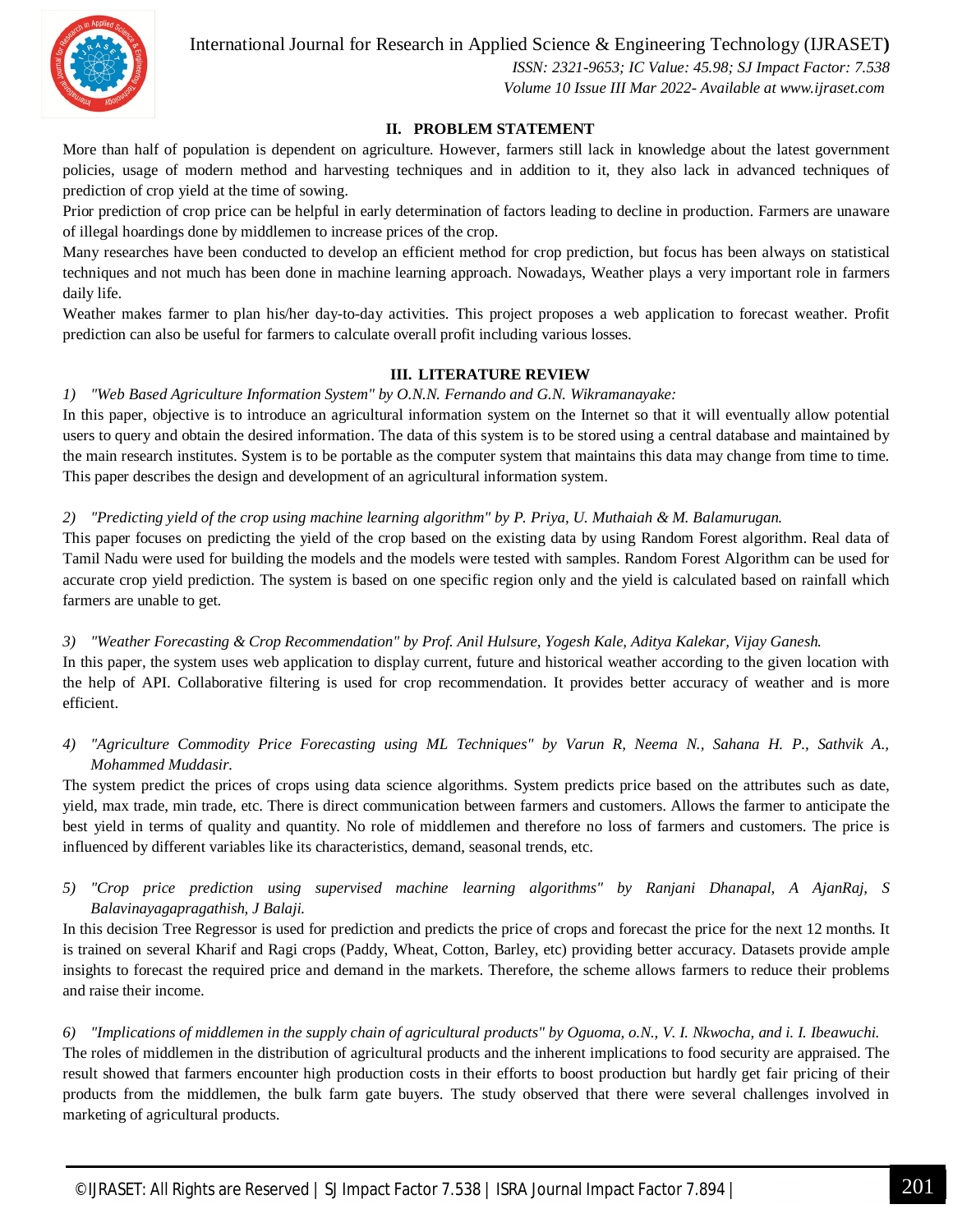

International Journal for Research in Applied Science & Engineering Technology (IJRASET**)**  *ISSN: 2321-9653; IC Value: 45.98; SJ Impact Factor: 7.538 Volume 10 Issue III Mar 2022- Available at www.ijraset.com*

*7) "Modern Farming Methods: An Initiative towards Increasing the Food Productivity" by Sonam S. Kale1, Kishor P. Panzade, Narendra R. Chavan.*

Various new technologies used in farming is discussed in the paper. The uses of new modern techniques get more productivity of crops in less land with reference to good environmental health. Modern Farming increase productivity, improve living standard of farmers, growth in economy of country.

#### **IV. PROPOSED SYSTEM**

The proposed system is an agriculture-based website which can be used by farmers to ease their life. It would be very useful for farmers before harvesting any crop and will keep them updated. The website provides services which are discussed below:





- *1) Hoarding Detector:* Hoarding is an act of collecting large amount of products and keeping it to yourself to increase the market price. Hoarding Detector will detect illegal hoarding of commodities by middle-man. After selling the commodities to middleman, the farmer will upload the invoice or sale data on the portal. This data will contain details of middle-man, commodities and other relevant data. When middle-man sells commodities to the market, he/she also has to upload the sale data on the portal. This will ensure proper supply chain is maintained. If there is drastic change in the price of commodities due to illegal hoarding, the farmer will get to know all the middle-man who are hoarding.
- *2) Profit calculation:* The aim of profit calculation is to determine profit taking into aspect various losses, weather condition and the predicted market price. Users will give input about the crop which he has to produce, area of the land and type of soil. Based on the above data Total production will be calculated on the basis of area. Then taking into consideration the losses i.e., due to transportation, losses in various agricultural processes and losses due to weather the actual production will be calculated. This will help farmers to choose right crop so that he can maximize his profits.
- *3) Market Demand and Crop Price Prediction:* Based on previous years' data analysis, market demand and expected price for crops will be predicted. This feature will enable farmers to foresee the market and grow the suitable crop to maximize the profit. It will help farmers to know that which crop to be produced according to the last few years' data analysis in commodity market.
- *4) Weather Forecasting and Advising:* In addition to above feature weather will be forecasted based on location or zip code so that farmers can pre-plan the agricultural activities. This will help farmers to minimize loss occurred due to unexpected climatic weather. It will help farmers to know what precautions and care should be taken to avoid loss of agricultural items due to uncertain climatic change.
- *5) Government Policies and Incentives:* It will show important government the latest policies, news, incentives and subsidies. It will also be user specific and region specific. It will help the Farmers to know various ongoing policies & subsidies in which they fit according to region, annual income, etc.
- *6) Modern Techniques for Harvesting:* In this feature we will provide information about modern techniques for betterment in agricultural field. This will enable farmers to minimize loss, maximize profit and reduce human efforts and time. It will help farmers to know about modern machines & techniques which will help them in quality farming. Modern machines will increase their speed during farming. Modern ways and Modern machines will reduce the labor efforts and also save their time.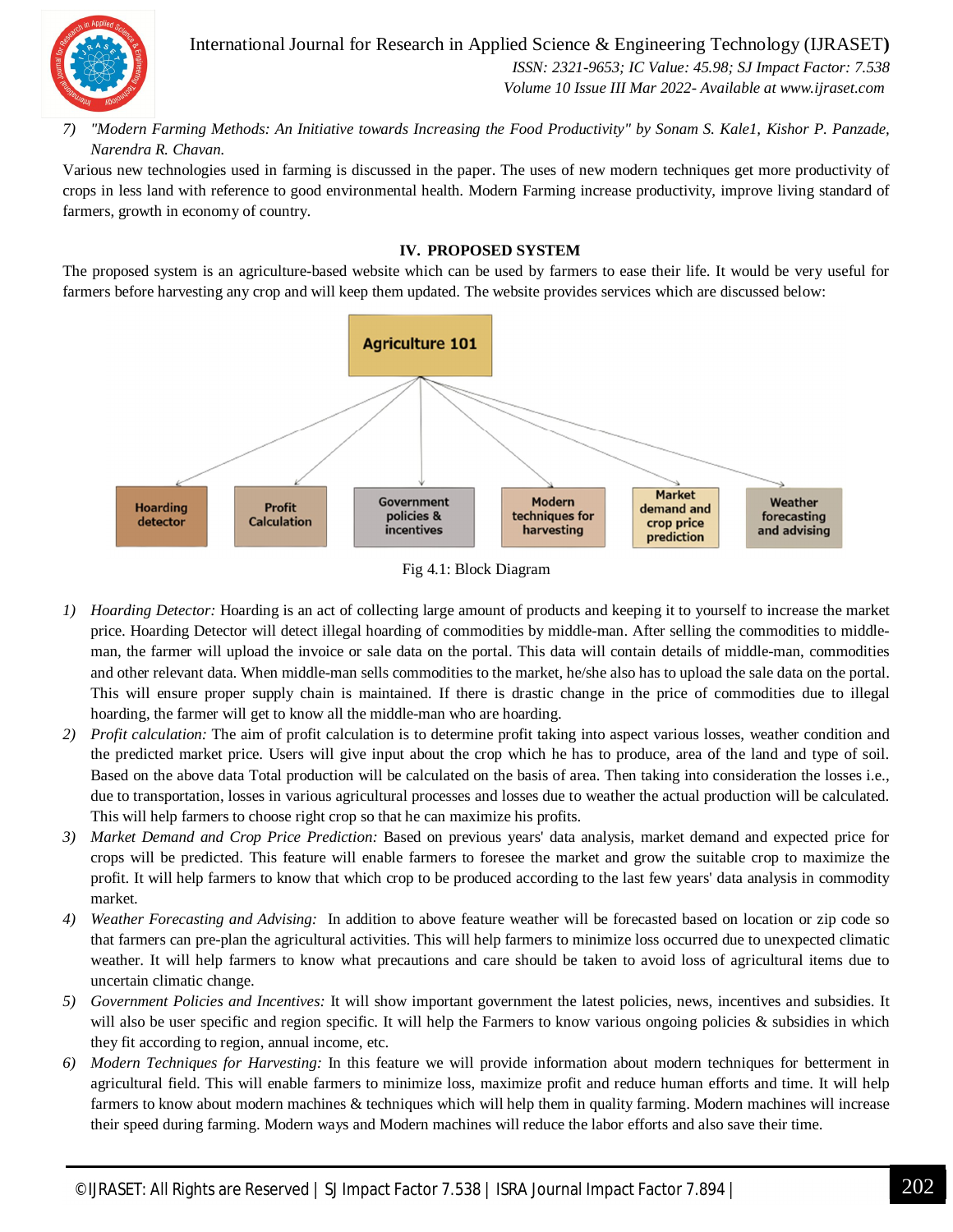

 *ISSN: 2321-9653; IC Value: 45.98; SJ Impact Factor: 7.538 Volume 10 Issue III Mar 2022- Available at www.ijraset.com*

#### **V. RESULTS DISCUSSION**

The website is developed using python and flask framework and runs on Google Chrome, Microsoft Edge, etc. The website is hosted by localhost. The work flow of the website is as below:



Fig 5.1: Work Flow

As discussed in proposed system, there are six services provided in website. In government policies and incentives section, Farmers can view various schemes, news and incentives which would provide financial support. Modern Techniques for harvesting will display latest and easy farming techniques and machines used for agricultural activities. Market demand and crop price prediction display the top five gaining and losing crops based on market prices. This is implemented using decision tree algorithm which predict target variables by simple decision rules inferred from training data. Dataset of various crops is provided for training data which includes month, year, WPI, rainfall. Also, farmers can explore by each commodity to see the predicted and previous year prices along with graphical representation of prices. In Weather forecasting and advising section, farmers enter location/zip code and seven days weather is forecasted using API calling. Openweathermap API is used which forecasts weather by taking previous few days weather record. If there is uncertain change in the temperature, necessary precautions for crops are also suggested. Profit calculation is used to calculate overall profit for total crop production based on area. In hoarding detection farmers can register and login and can fill the details about the commodities sold to middlemen, after selling the commodities in market middlemen will also fill the details on the website. Farmers can see the data fill by middlemen and if there is any changes/hike in prices farmers can see which middlemen are hoarding the commodities.

#### **VI. CONCLUSION**

Presently our farmers are not effectively using technology and analysis, so there may be a chance of wrong selection of crop for cultivation that reduces their income. To reduce those type of loses we have developed a farmer friendly system with good interface, this system provides information about expected yield, market price and illegal hoarding detection and also farmers stay updated about the latest government schemes and new technology used in farming. The output is currently a web application, but our future work would be building an application where the farmers can use it as app and converting the whole system in their regional language.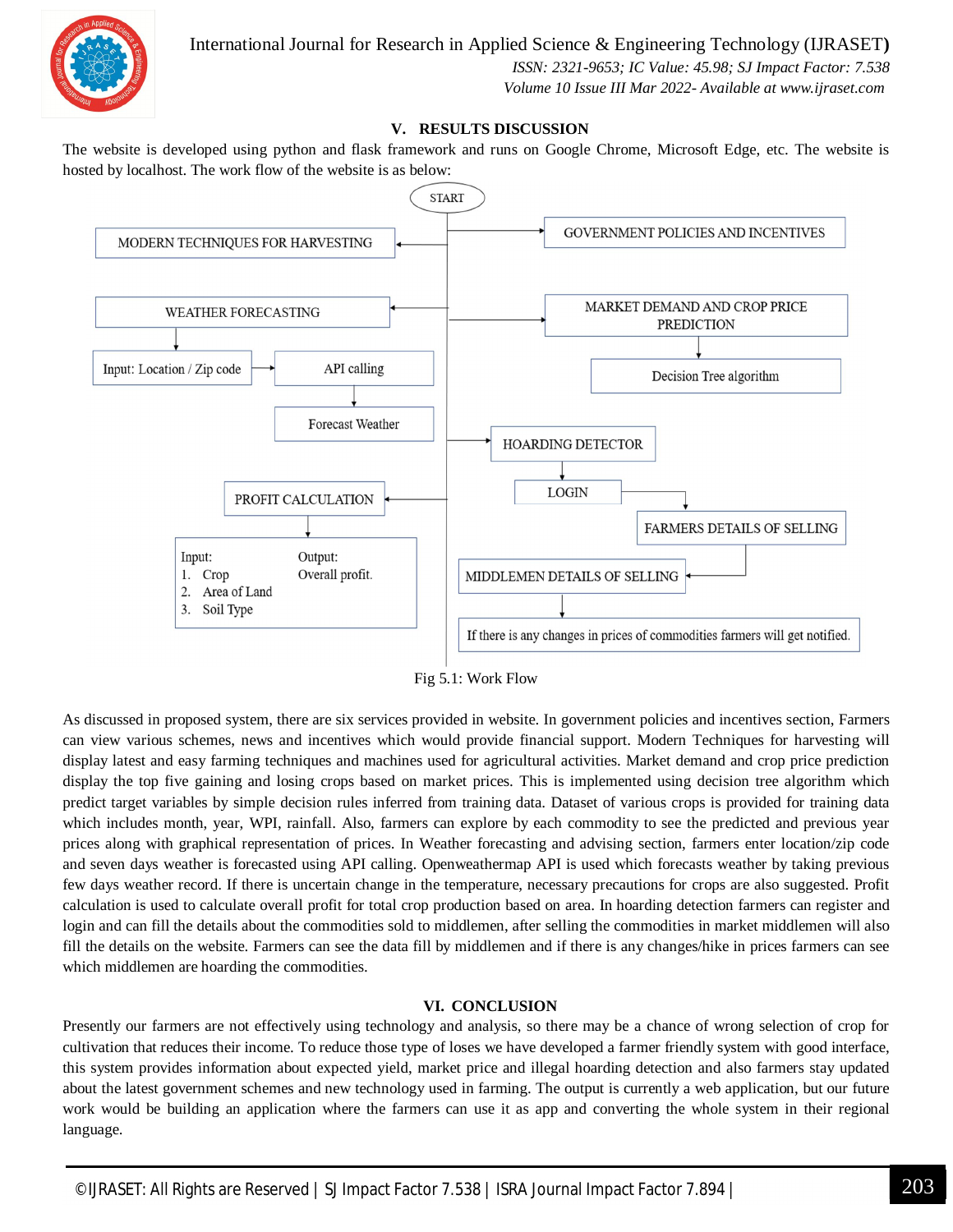

International Journal for Research in Applied Science & Engineering Technology (IJRASET**)**

 *ISSN: 2321-9653; IC Value: 45.98; SJ Impact Factor: 7.538*

 *Volume 10 Issue III Mar 2022- Available at www.ijraset.com*

#### **REFERENCES**

- [1] O.N.N. Fernando and G.N. Wikramanayake, "Web Based Agriculture Information System", Department of Statistics and Computer Science, University of Colombo.
- [2] P. Priya, U. Muthaiah & M. Balamurugan, "Predicting yield of the crop using machine learning algorithm", International journal of engineering sciences & research technology ISSN: 2277-9655.
- [3] Prof. Anil Hulsure, Yogesh Kale, Aditya Kalekar, Vijay Ganesh, "Weather Forecasting & Crop Recommendation",(International Journal of Engineering Research & Technology (IJERT) ISSN: 2278-0181).
- [4] Varun R, Neema N., Sahana H. P., Sathvik A., Mohammed Muddasir, "Agriculture Commodity Price Forecasting using ML Techniques", International Journal of Innovative Technology and Exploring Engineering (IJITEE) ISSN: 2278-3075, Volume-9 Issue-2S, December 2019
- [5] Ranjani Dhanapal, A AjanRaj, S Balavinayagapragathish, J Balaji, "Crop price prediction using supervised machine learning algorithms", Journal of Physics: Conference Series 1916 (2021) 012042 IOP Publishing doi:10.1088/1742-6596/1916/1/012042.
- [6] Oguoma, o.N., V. I. Nkwocha, and i. I. Ibeawuchi, "Implications of middlemen in the supply chain of agricultural products.", Journal of Agriculture and Social Research (JASR) VOL. 10, No. 2, 2010.
- [7] Sonam S. Kale1, Kishor P. Panzade, Narendra R. Chavan, " Modern Farming Methods: An Initiative towards Increasing the Food Productivity", Food and Scientific Reports ISSN 2582-5437..